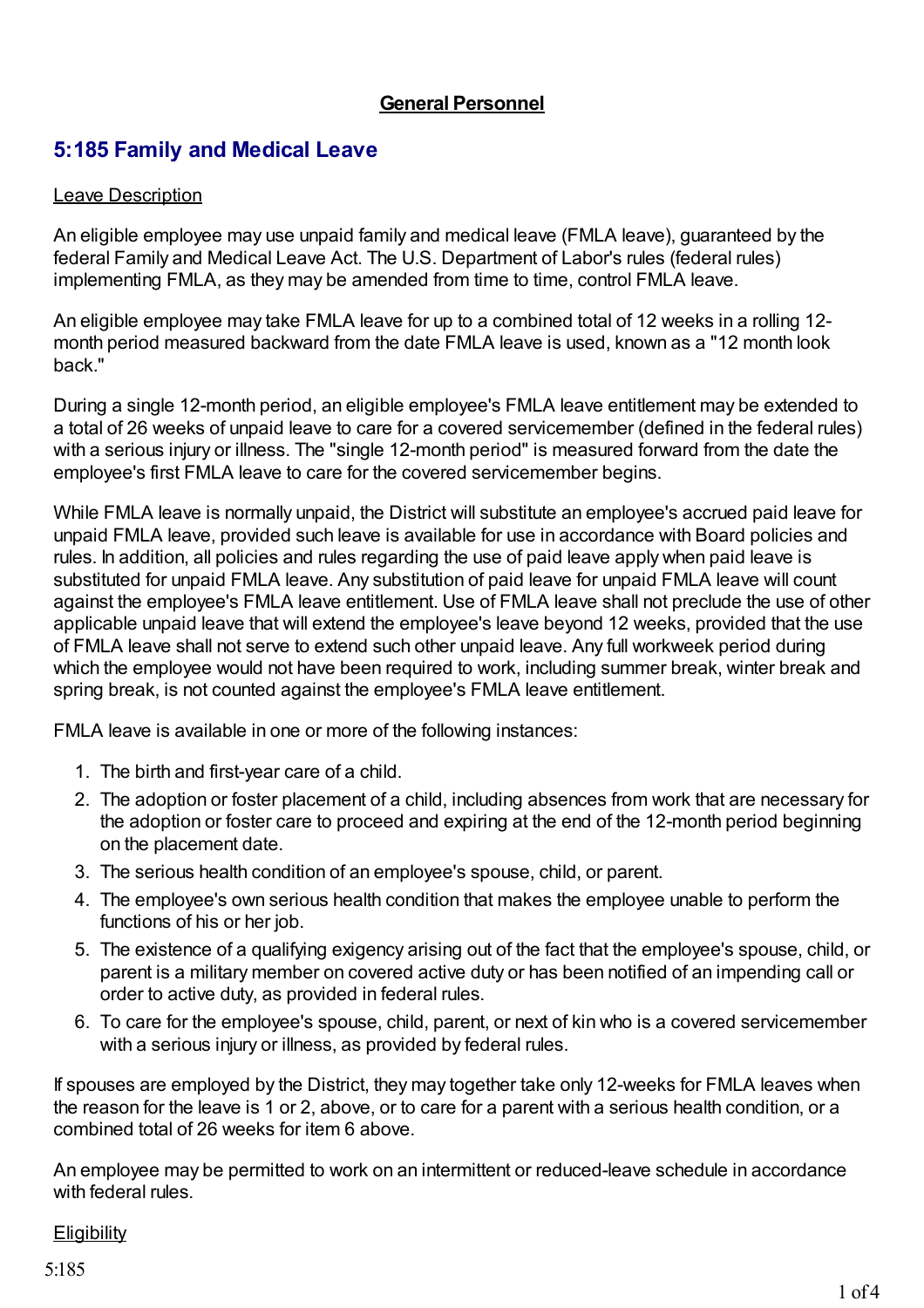To be eligible for FMLA leave, both of the following provisions must describe the employee:

- 1. The employee is employed at a worksite where at least 50 employees are employed within 75 miles; and
- 2. The employee has been employed by the District for at least 12 months and has been employed for at least 1,000 hours of service during the 12-month period immediately before the beginning of the leave. The 12 months an employee must have been employed by the District need not be consecutive. However, the District will not consider any period of previous employment that occurred more than seven years before the date of the most recent hiring, except when the service break is due to fulfillment of a covered service obligation under the employee's Uniformed Services Employment and Reemployment Rights Act (USERRA), 38 U.S.C. 4301, et seq., or when a written agreement exists concerning the District's intention to rehire the employee.

## Requesting Leave

If the need for the FMLA leave is foreseeable, an employee must provide the Superintendent or designee with at least 30 days' advance notice before the leave is to begin. If 30 days' advance notice is not practicable, the notice must be given as soon as practicable. The employee shall make a reasonable effort to schedule a planned medical treatment so as not to disrupt the District's operations, subject to the approval of the health care provider administering the treatment. The employee shall provide at least verbal notice sufficient to make the Superintendent or designee aware that he or she needs FMLA leave, and the anticipated timing and duration of the leave. Failure to give the required notice for a foreseeable leave may result in a delay in granting the requested leave until at least 30 days after the date the employee provides notice.

## **Certification**

Within 15 calendar days after the Superintendent or designee makes a request for certification for a FMLA leave, an employee must provide one of the following:

- 1. When the leave is to care for the employee's covered family member with a serious health condition, the employee must provide a complete and sufficient certificate signed by the family member's health care provider.
- 2. When the leave is due to the employee's own serious health condition, the employee must provide a complete and sufficient certificate signed by the employee's health care provider.
- 3. When the leave is to care for a covered servicemember with a serious illness or injury, the employee must provide a complete and sufficient certificate signed by an authorized health care provider for the covered servicemember.
- 4. When the leave is because of a qualified exigency, the employee must provide: (a) a copy of the covered military member's active duty orders or other documentation issued by the military indicating that the military member is on active duty or call to active duty status, and the dates of the covered military member's active duty service, and (b) a statement or description, signed by the employee, of appropriate facts regarding the qualifying exigency for which FMLA leave is requested.

The District may require an employee to obtain a second and third opinion at its expense when it has reason to doubt the validity of a medical certification.

The District may require recertification at reasonable intervals, but not more often than once every 30 days. Regardless of the length of time since the last request, the District may request recertification when the, (1) employee requests a leave extension, (2) circumstances described by the original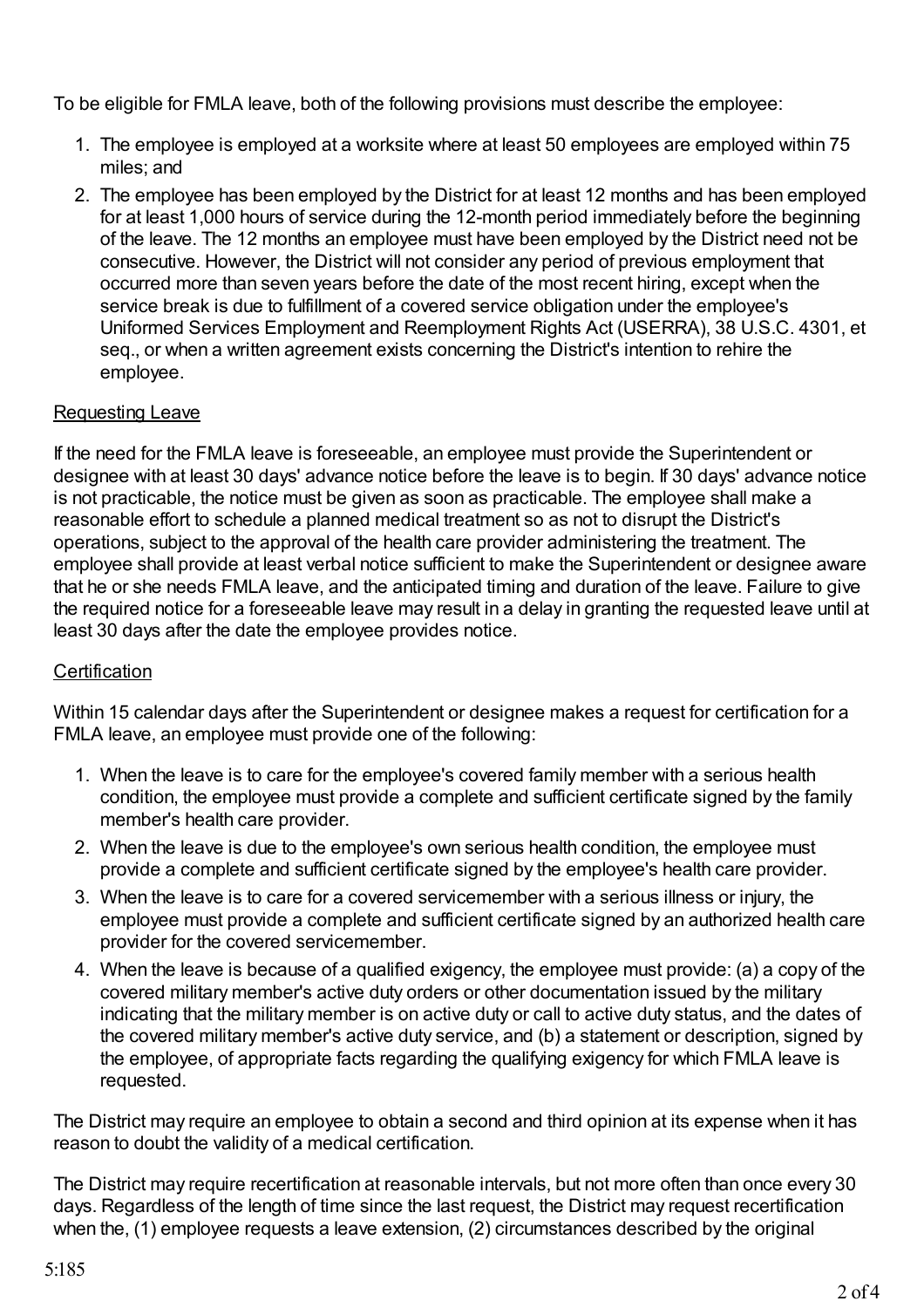certification change significantly, or (3) District receives information that casts doubt upon the continuing validity of the original certification. Recertification is at the employee's expense and must be provided to the District within 15 calendar days after the request. The District may request recertification every six months in connection with any absence by an employee needing an intermittent or reduced schedule leave for conditions with a duration in excess of six months.

Failure to furnish a complete and sufficient certification on forms provided by the District may result in a denial of the leave request.

### Continuation of Health Benefits

During FMLA leave, employees are entitled to continuation of the same health benefits that would have been provided if they were not on leave. Any share of health plan premiums being paid by the employee before taking the leave, must continue to be paid by the employee during the FMLA leave. A District's obligation to maintain health insurance coverage ceases if an employee's premium payment is more than 30 days late and the District notifies the employee at least 15 days before coverage will cease.

#### Changed Circumstances and Intent to Return

An employee must provide the Superintendent or designee reasonable notice of changed circumstances (i.e., within two business days if the changed circumstances are foreseeable) that will alter the duration of the FMLA leave. The Superintendent or designee, taking into consideration all of the relevant facts and circumstances related to an individual's leave situation, may ask an employee who has been on FMLA leave for eight consecutive weeks whether he or she intends to return to work.

#### Return to Work

If returning from FMLA leave occasioned by the employee's own serious health condition, the employee is required to obtain and present certification from the employee's health care provider that he or she is able to resume work.

An employee returning from FMLA leave will be given an equivalent position to his or her position before the leave, subject to: (1) permissible limitations the District may impose as provided in the FMLA or implementing regulations, and (2) the District's reassignment policies and practices.

Classroom teachers may be required to wait to return to work until the next semester in certain situations as provided by the FMLA regulations.

#### Implementation

The Superintendent or designee shall ensure that: (1) all required notices and responses to leave requests are provided to employees in accordance with the FMLA; and (2) this policy is implemented in accordance with the FMLA. In the event of a conflict between the policy and the FMLA or its regulations, the latter shall control. The terms used in this policy shall be defined as in the FMLA regulations.

LEGAL REF.:

29 U.S.C. §2601 et seq., Family and Medical Leave Act; 29 C.F.R. Part 825.

105 ILCS 5/24-6.4.

CROSS REF.: 5:180 (Temporary Illness or Temporary Incapacity), 5:250 (Leaves of Absence), 5:330 (Sick Days, Vacation, Holidays, and Leaves) 5:185